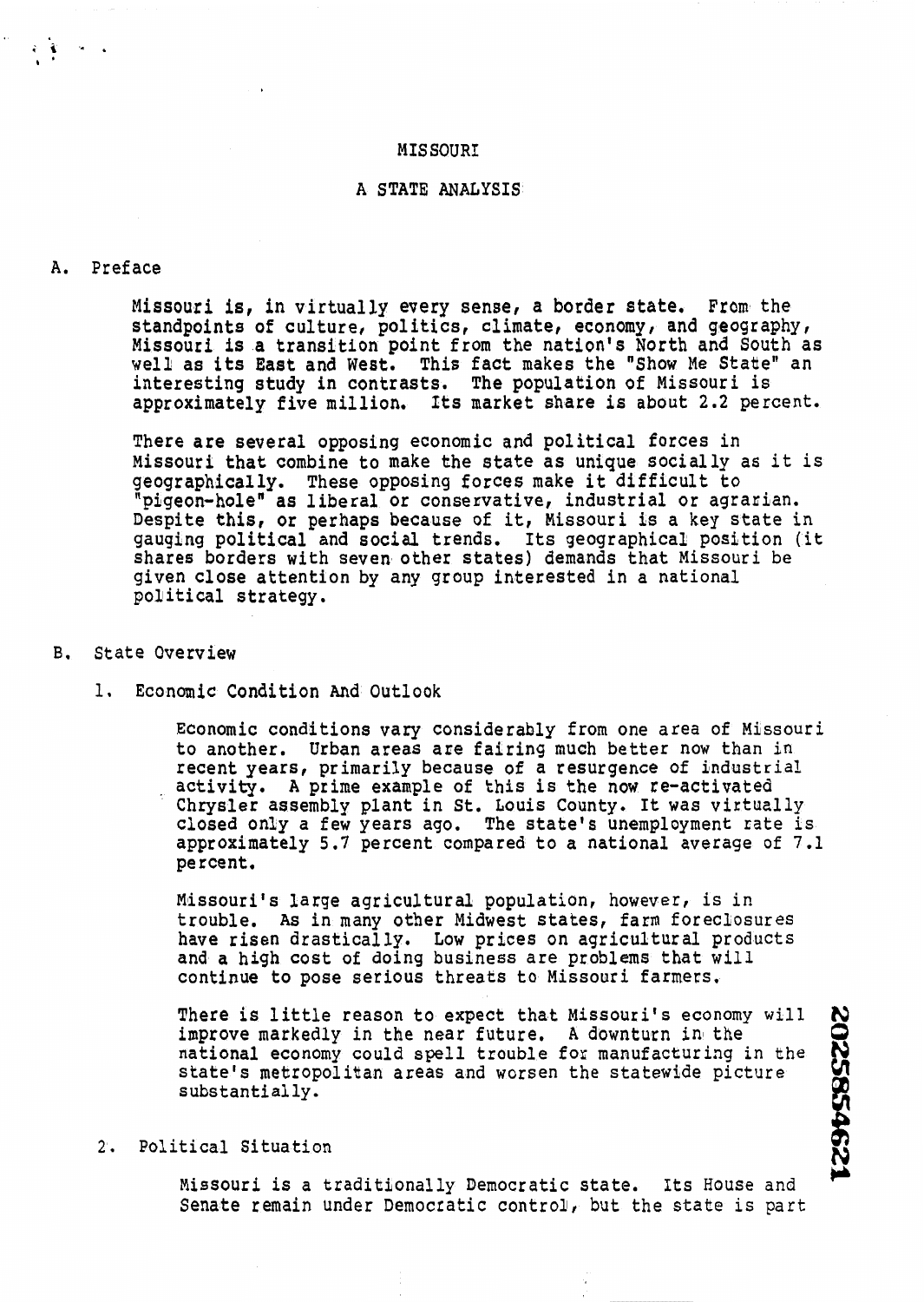of the nation's shift to conservatism. This change is illustrated in the fact that all state officers except the lieutenant governor are Republican. Lieutenant Governor Harciett Woods is expected to run for the **U.S.** Senate in 1986, and her vacated post will be filled by a Republican appointed by Governor John Ashcroft. This appointment will leave the state's leadership more firmly than ever in **G. O.P.** hands.

It is worthwhile to note that the number of registered Republican voters in the state has climbed considerably. The state Republican party is well-financed, computer equipped, and becoming more and more aggressive. As a consequence, 1986 will be a critical year for Missouri Democrats. At present, they appear to be on the defensive, with the state's Republicans eagerly anticipating further erosion of the legislature's Democratic majority.

**3.** Significant State Problems

Introduction of excise tax increase proposals should be anticipated in the 1986 legislative session.

As with many other states, Missouri's major concerns are fiscally related. While revenue collection was slightly improved in 1985, no great growth is expected in 1986. This lack of economic growth, accompanied by the probable end of federal revenue sharing next year, has many state officials very worried. Many see the state's tax base continuing to decline. Missouri's population has become the nation's Eourth oldest which will surely present problems for the state's health care system in the years ahead.

Progressive state legislators fear that a majority of their colleagues will opt for a "band-aid" solution to the state's anticipated fiscal difficulties, rather than taking a broader approach and revamping the entire state tax structure.

- **C.** Resources: Strengths/Weaknesses
	- 1. Tobacco Segments

Missouri's "Tobacco Family" has proven to be surprisingly cohesive and effective, The elements of this cadre are TI conesive and effective. The efements of this cadre are TI<br>nember company personnel, tobacco farmers and warehousemen,<br>cobacco wholesale distributors, and vendors.

N

r<br>Rek

The most consistently responsive among these groups probably are the state's member company personnel and tobacco farmers. These two groups can always be expected to follow through with action pertaining bo **any** tobacco-related concern. Wholesale the che state s member company personnel and cobacto laimers.<br>These two groups can always be expected to follow through with cotion pertaining to any tobacco-related concern. Wholesale<br>istributors have become an increasing

÷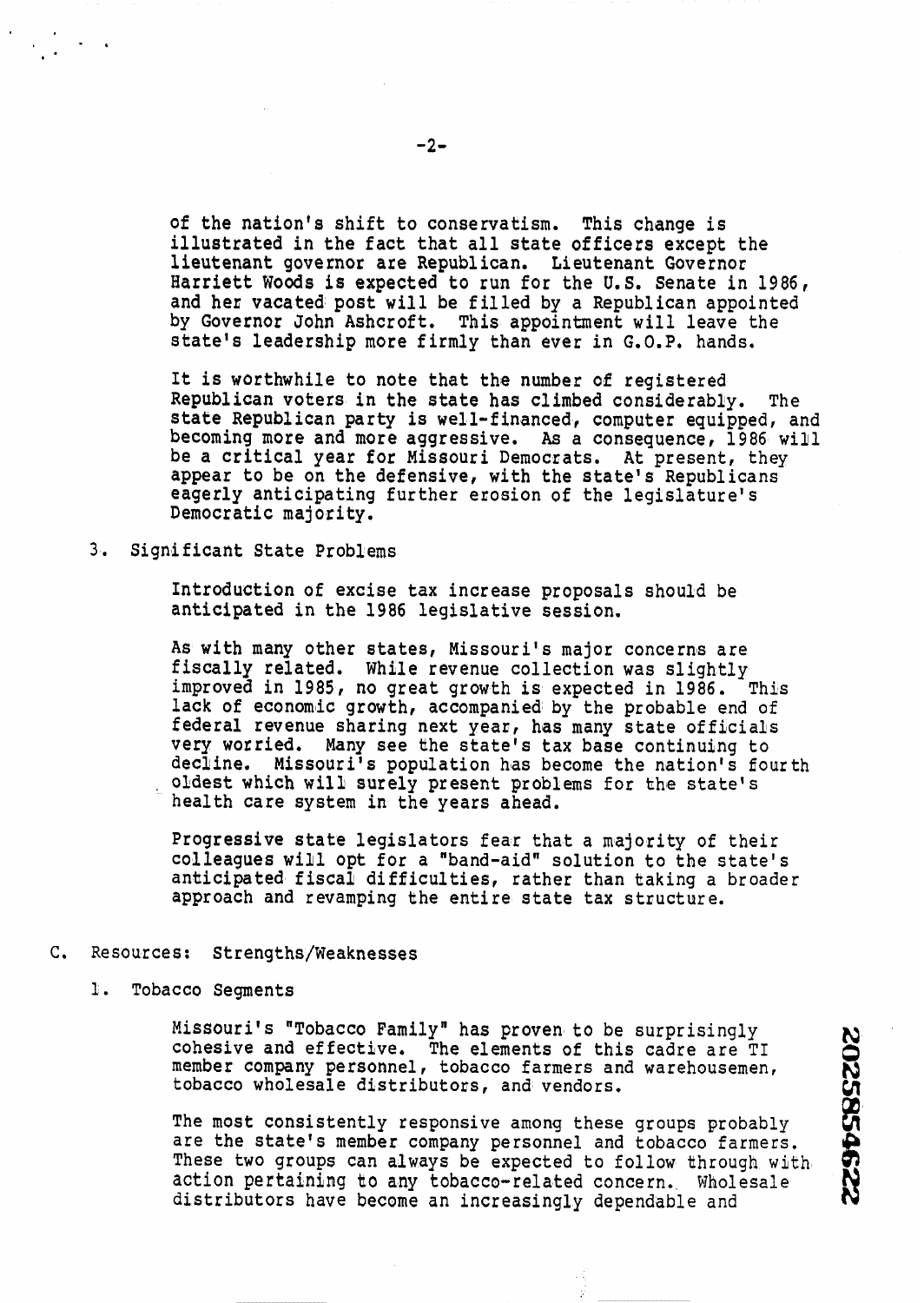effective ally in the three years since their state association (Missouri Association of Candy & Tobacco Distributors) reorganized and hired full time staff. Member company personnel and M.A.C.T.D. members also account for the greatest portion of the Institute's "awareness system" in Missouri.

If there is a weak link in Missouri's chain of tobacco activists, it would be the vending segment. This is true primarily because the vendors' state association  $(M, A, M, A, )$  is a rather loose-knit, inactive group. Nevertheless, many individual vendors in the state are very dependable and aggressive activists.

### 2. Business

Missouri's two major business-related organizations, the State Chamber of Commerce and Associated Industries of Missouri, while perhaps supportive, are not active allies of the tobacco industry. As a rule, the Chamber and **A.** I.M. legislative platforms are in basic accord with TI positions, but neither organization can be expected to take a public position on an issue concerning only tobacco. Despite this, individual officers and staff members of both groups have frequently been helpful in legislative tracking and "behind the scenes" lobbying.

The Institute has enjoyed cooperation on tobacco-related legislation from many industries and trade associations. Among these are the Missouri Restaurant Association, Missouri Retailers Association, Missouri Hotel/Motel Association, the Seven-Up Corporation, Seven-Eleven Stores, King Louie Corporation, and many others. Experience has shown that the elements of a coalition involved with a tobacco-related matter will vary with the nature of the issue and the location concerned. For example, the Missouri Restaurant Association is a tremendous ally against smoking restriction legislation, but is not at all concerned over proposals to increase cigarette taxes.

**3.** Labor

any good personal relationships exist between TI and elements, of organized labor in Missouri. These relationships have<br>A discussionally have been very helpful in fighting anti-tobacco occasionally have been very helpful in fighting anti-tobacco legislation. However, it is unlikely that labor in Missouri will take many formal, public positions on tobacco-related issues. The major reason for this is labor's sensitivity to the fact that some of TI's member companies are not unionized.

 $\frac{3}{2}$ 

W  $\mathbf{z}$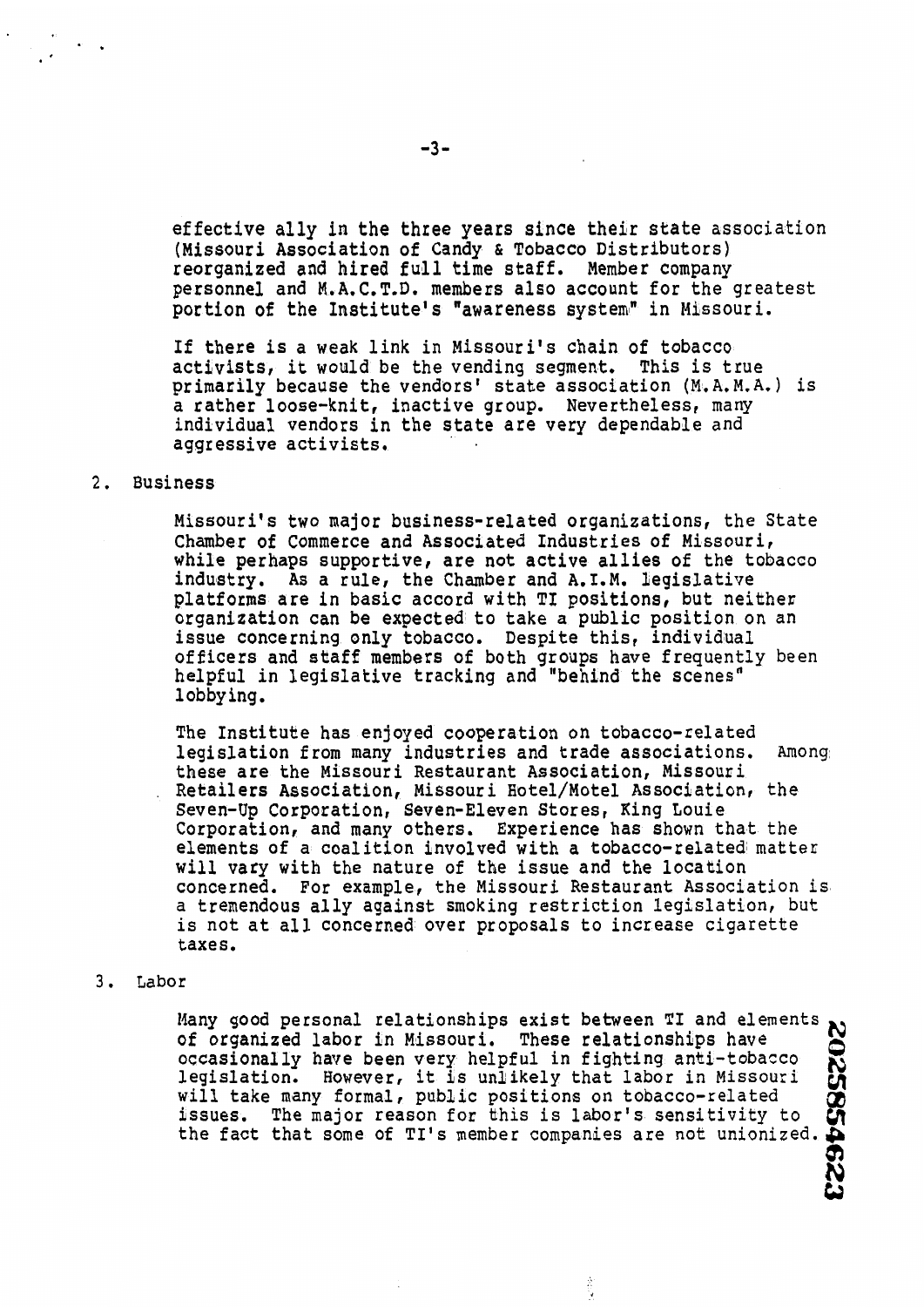### 4. Fire Groups

The Kansas City and St. Louis fire departments and firefighter associations are strong lobbies in the Missouri state legislature.. .salaries for firefighters in these two cities are set by the state legislature. As a result, firefighters have lobbied legislators regularly through the years, and good relationships have developed.

The Institute's program of assistance to fire departments has helped strengthen personal relationships with firefighter lobbyists. It is probably unrealistic to expect Missouri firefighters to become directly involved in issues such as cigarette excise taxes or smoking restrictions. But firefighters may be reluctant to become active proponents of any ill-conceived "fire-safe" cigarette legislation.

# D. Anti-Tobacco Forces

While most of the traditional anti-tobacco groups exist in Missour i, no well-organized statewide coalition has been formed. A "Coalition on Smoking Or Health,' headquartered in **St.** Louis County, was formed two years ago, but has been largely inactive.

Lung Association affiliates have often been at the center of local anti-smoking efforts, even though they frequently work behind the scenes in favor of GASP-like local groups. The **ALA** is not nearly as visible at the state level as has been the American Cancer Society. The ACS retains legislative counsel and has lobbied unsuccessfully for ten years for the passage of a statewide clean indoor air act.

#### E. Tobacco Industry

1. Brief History of Successes and Problems

Local smoking restriction legislation **has** not been **a** major problem to this point in Missouri. Anti-smoking groups in three cities (Columbia, Kansas City, and Clayton) have ttempted passage of smoking control laws, but have been **N**  $\mathbb{N}$ 

There has been limited success in fighting excise taxes in Missouri. The state legislature increased the state's The state legislature increased the state's cigarette tax from 9 to 13-cents per pack in 1981. The legislature **passed** another increase in 1985, contingent upon a frempted passage of smoking control laws, but have been<br>msuccessful.<br>There has been limited success in fighting excise taxes in<br>lissouri. The state legislature increased the state's<br>igarette tax from 9 to 13-cents per pack

> ¥,  $\frac{1}{2}$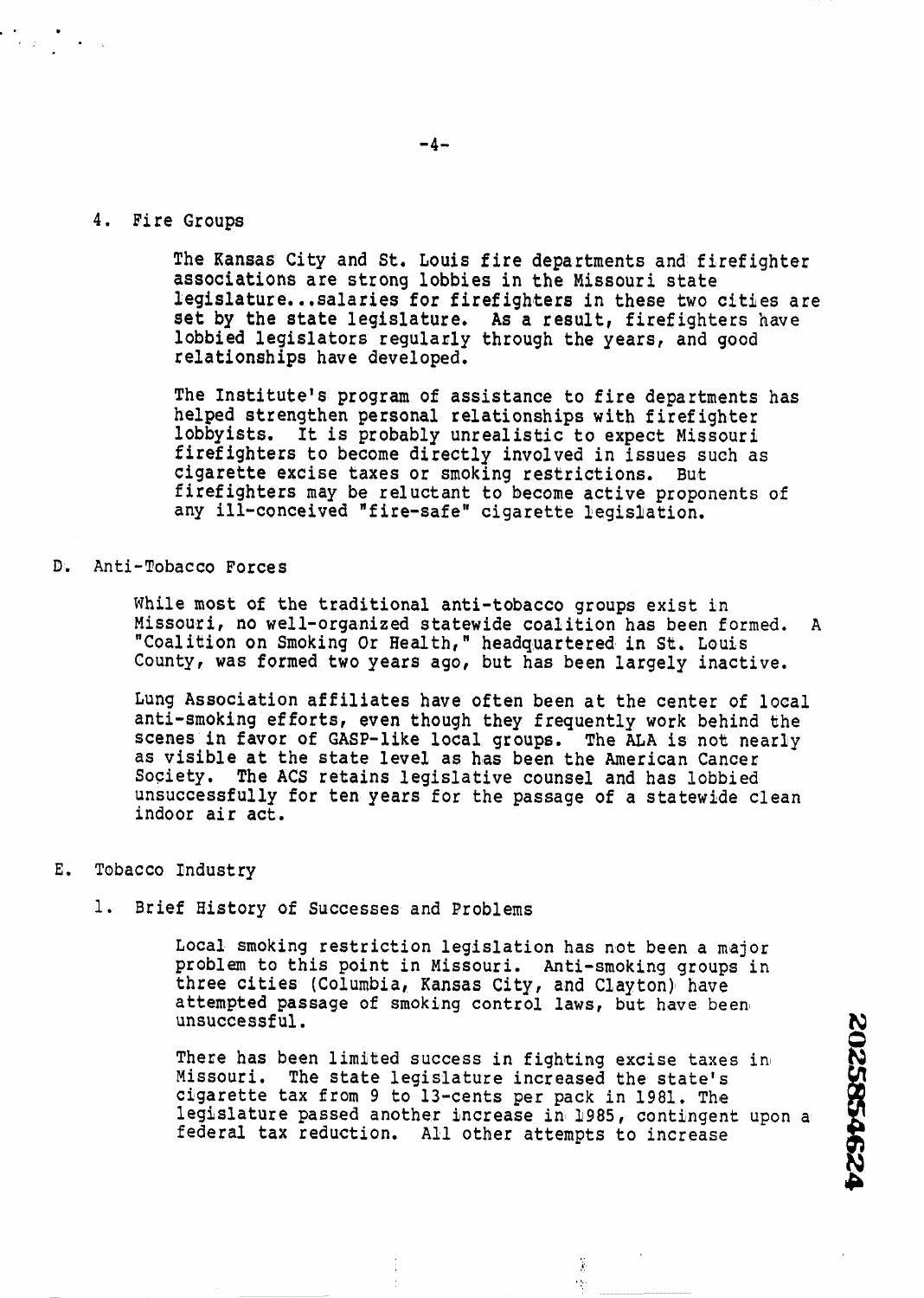Missouri's cigarette tax in the past five years have been unsuccessful.

Missouri municipalities have statutory authority to levy excise **taxes** on cigarettes. In 1984, 118 cities in the state taxed cigarettes, with rates ranging from 2 to 10-cents per pack. In addition, Missouri counties of the first class (St. Louis, Jackson, Clay and Greene) may levy cigarette taxes. Of these, only **St.** Louis and Jackson counties levy a tax, both of which are 5-cents per pack. Local tax increases have proven very difficult to stop. Advance information on such measures is often difficult to obtain and cigarette tax hikes usually enjoy good support from the electorate.

# 2. Major Issues -- State and Local

Fiscal concerns are foremost in the minds of state and local legislators in Missouri. The Reagan administration's "New Federalism" is placing an increasing burden on state and local government to provide necessary services, while reducing financial assistance from the Federal government. In 1986, the State of Missouri and Missouri cities will face some serious financial problems, which will result in consideration of a wide variety of "tax packages." The tobacco industry undoubtedly will be involved in these issues.

**3.** Outlook

Preventing passage of an increase in Missouri's cigarette tax will be the most severe challenge. With neighboring Kansas and Iowa having recently increased their taxing rates to 24-cents and 26-cents per pack, respectively, Missouri's 13-cent rate is comparatively low. In addition, it now appears that the state will receive no new revenue from the federal contingency tax increase passed in 1985. This makes introduction and passage of a tax increase more likely than ever in 1986.

Cigarette tax increases in Missouri's counties of the first class and municipalities also will be difficult to stop in 1986. St. Louis County officials have indicated they will seek statutory authorization to increase their county's tax from 5 to 10-cents **per** pack. In addition, many cities can be expected to attempt increases in their cigarette tax rate to help offset

to attempt increases in their cigarette tax rate to help offset<br>anticipated fiscal problems.<br>Continued success against "clean indoor air" legislation at the<br>state level is expected. The Institute's legislative counsel<br>in M Continued success against "clean indoor air" legislation at the state level is expected. The Institute's legislative counsel in Missouri has been very adept in dealing with this threat in the past; and anti-smoking groups show **little** sign ofi strengthening as a lobby in the state capitol. On the other hand, increased activity by anti-smoking activists at the local